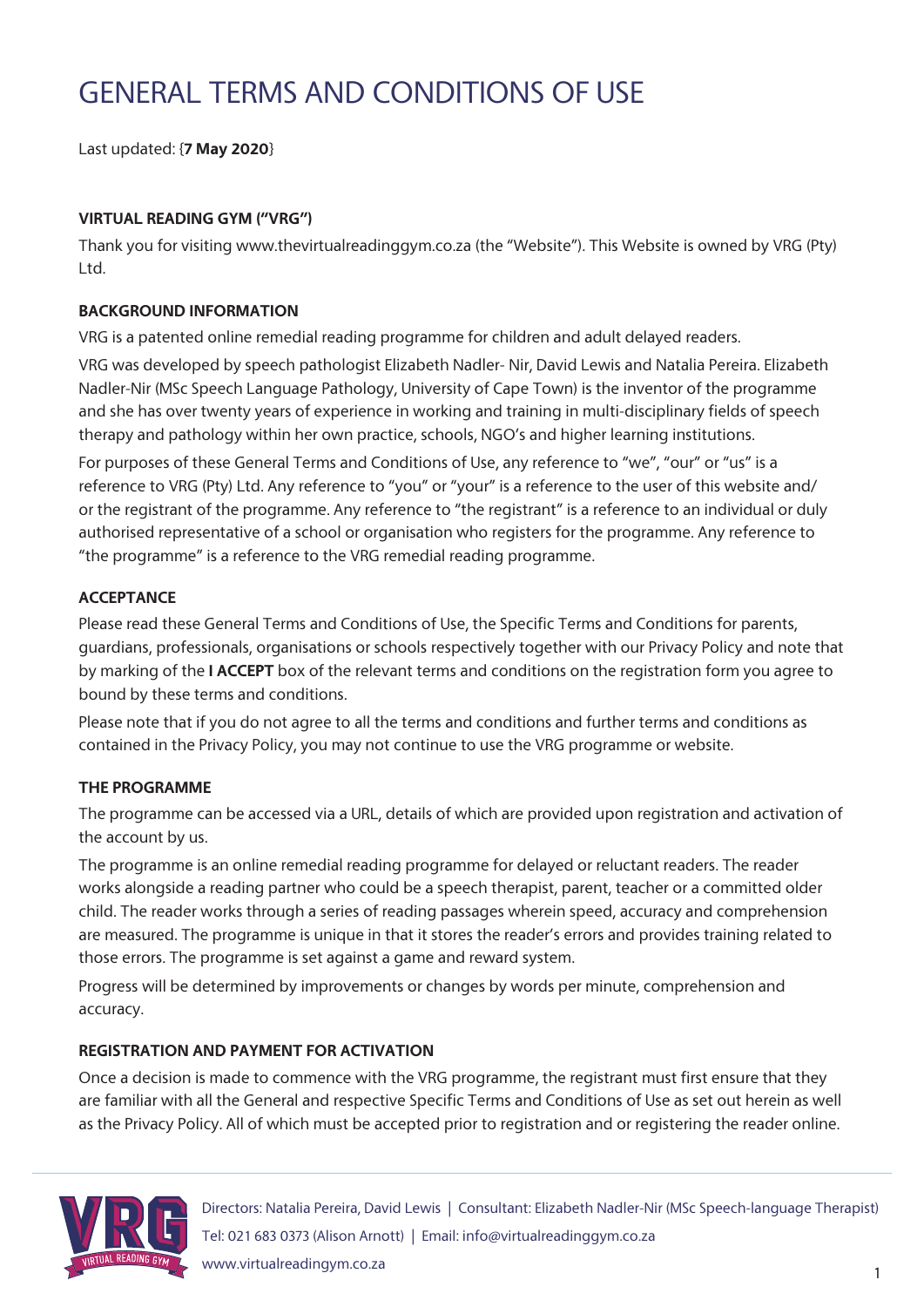The registration process will prompt the entry of certain personal information relating to the registrant as well as the reader.

Registration will entitle the registrant in relation to the reader/s to:

- 1. access the online VRG programme or on a network per your referenced registration option;
- 2. track progress online;
- 3. view and print progress reports;
- 4. access and view the instructional videos; and
- 5. supervisor and monitor progress within a school or an organisation.

### **PAYMENT OPTIONS FOR VRG**

The registrant will be prompted as to which payment option they wish to select on the registration form.. Please read the specific terms and conditions relevant to you or your school or organisation.

#### **YOUR ACCOUNT**

Registration will be confirmed via email and you will be provided with a password and login details during the launch phase and thereafter be required to create a password against allocated login details. Please note that these details must be kept safe offline. We encourage making use of a password including at least six

(6) characters, one upper case letter, one numeral and one symbol. We further recommend that you consider changing your password from time to time.

You are responsible for ensuring confidentiality for your account and will immediately notify VRG of any unauthorised use of Your Account or any other breach of security. VRG will not be liable for any loss or damage arising from your failure to comply herewith.

VRG has put measures into place to protect and prevent unauthorised access, use or disclosure of your personal identifiable information. These measures have been set out in the Privacy Policy. However, please note that personal identifiable information on our servers, or that of third parties, which we use, are vulnerable to attack and cannot be guaranteed to be secure.

Please note that submissions made via email are not protected by encryption and are vulnerable to interception during transmission.

Although all reasonable efforts have been made to ensure security and safety of personal identifiable information, transmissions made on or through the internet or stored on servers, we disclaim responsibility for any and all negligent acts that may result in the disclosure of your personal identifiable information.

# **TERM OF REGISTRATION**

Your VRG Account will be valid for the duration of the selected period on the registration form. Reader Accounts are not transferable even between your own registrant accounts.

For refund enquiries contact us at info@virtualreadinggym.co.za.

# **TERMINATION AND SUSPENSION OF ACCOUNTS**

We reserve the right to suspend and terminate any Account that has been inactive for six (6) months or more. Furthermore, we reserve our right to terminate or suspend your Account if we determine, through reasonable investigation and enquiries, that you have breached these Terms and Conditions of Use, or that your conduct violates applicable laws or is otherwise harmful to our, or other third parties' interests, or if we decide to cease our products or services or products or services in connection with this website.

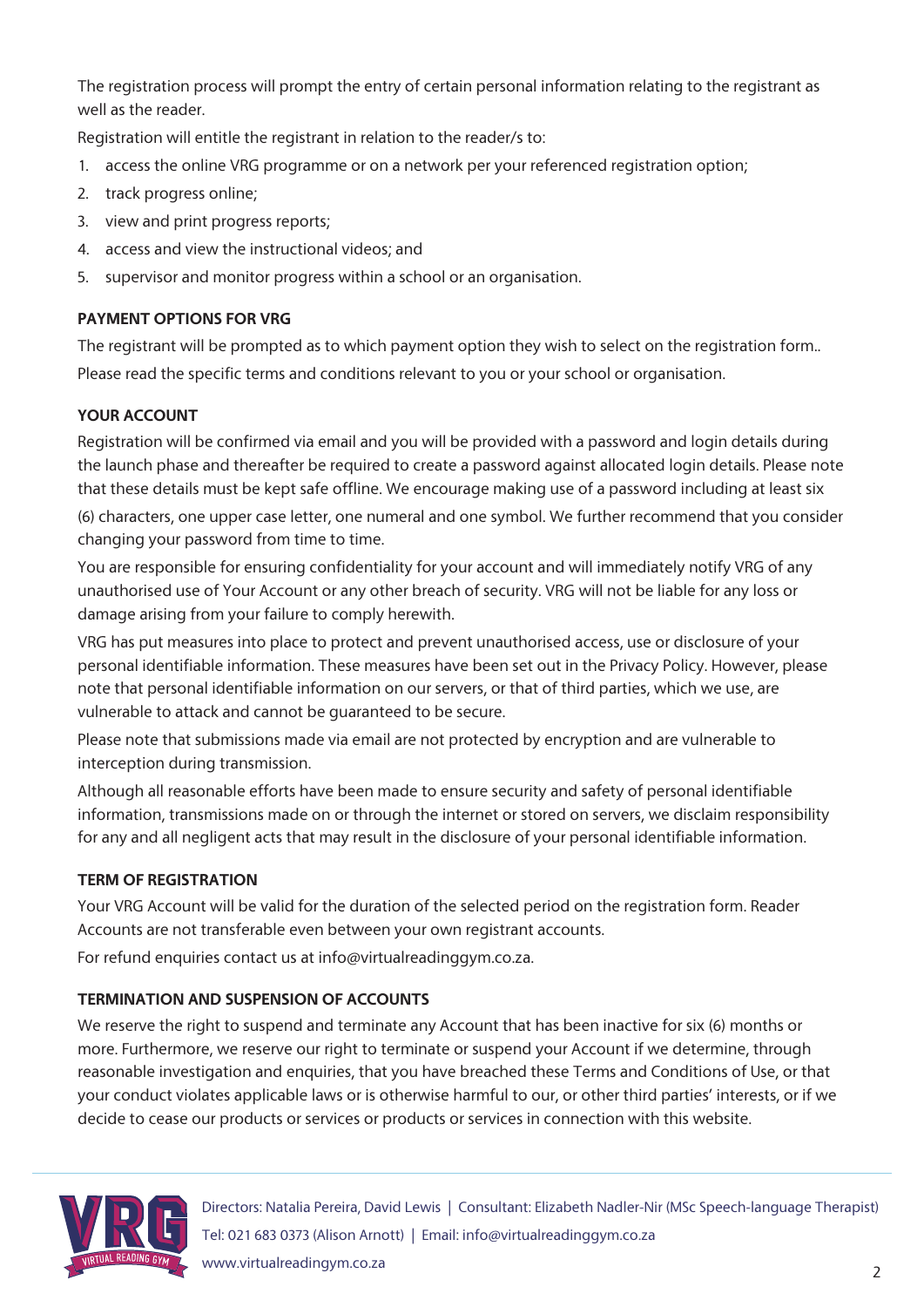#### **COMMUNICATIONS**

By providing your email address through the registration process, you the registrant consent to receive emails from us relating to progress of the reader, updates to the programme and to receiving promotional material as well as any news or updates to the programmes or website content.

You may at any time opt out of such emails by emailing us at info@virtualreadinggym.co.za.

#### **PRIVACY POLICY**

These Terms and Conditions of Use incorporate herein by reference thereto our Privacy Policy which can be accessed by **clicking here**. This Privacy Policy provides further terms and conditions related to our use, collection and disclosure of your personal information. In the event of any changes being made to the Privacy Policy, we will post the revised version on our website and notify you of same for your acceptance.

#### **THIRD PARTY LINKS**

Should any third party web link be provided on this website any such link does not represent an endorsement or responsibility for the content of such website on our part. We make no warranties or representations, whether express or implied or statutory as to such third party website.

#### **INTELLECTUAL PROPERTY**

All the intellectual property including all patentable subject matter, copyrighted works, trade marks including THE VIRTUAL READING GYM, VRG, WHERE ERRORS ARE TREASURES, THE VIRTUAL READING GYM Logo and VRG Logo, website content and information, domain names and the name VIRTUAL READING GYM and VRG is owned by VRG (Pty) Ltd.

Any unauthorised use of this website or programme is strictly prohibited and use of this website, and or programme does not grant you a licence to any content or material on this website and or VRG programme. You undertake not to challenge any intellectual property rights vesting with VRG (Pty) Ltd.

You undertake to not amend, reproduce, publish, distribute, display, make derivative works or transmit any content or information on this website, method, product or Lesson Plan and not to sell, lease, resell any product or services obtained from this website and or programme without our written permission.

These Terms and Conditions of Use allow you to access and use this website and or programme subsequent to registration and login. You may print copies of the website pages and or progress reports for your own personal and non-commercial use.

#### **USE OF THE WEBSITE AND OR PROGRAMME**

You may only use this website and or programme for lawful purposes. You are not allowed to:

- 1. modify, link to, distribute, exploit, commercialise or alter the website and or programme or reports or any of the content relating to all the aforementioned;
- 2. attempt to circumvent the security systems of this website;
- 3. incorporate any part of the website and or programme content in any other publication;
- 4. attempt to collect information about other readers and or registrants including passwords and or personal identifiable information by any means whatsoever including but not limited to use by email communication or use of the website;
- 5. upload or submit any data or information that contains viruses or any other computer code, corrupt files or programmes designed to interrupt, destroy or limit the software, network, servers or hardware or other equipment;

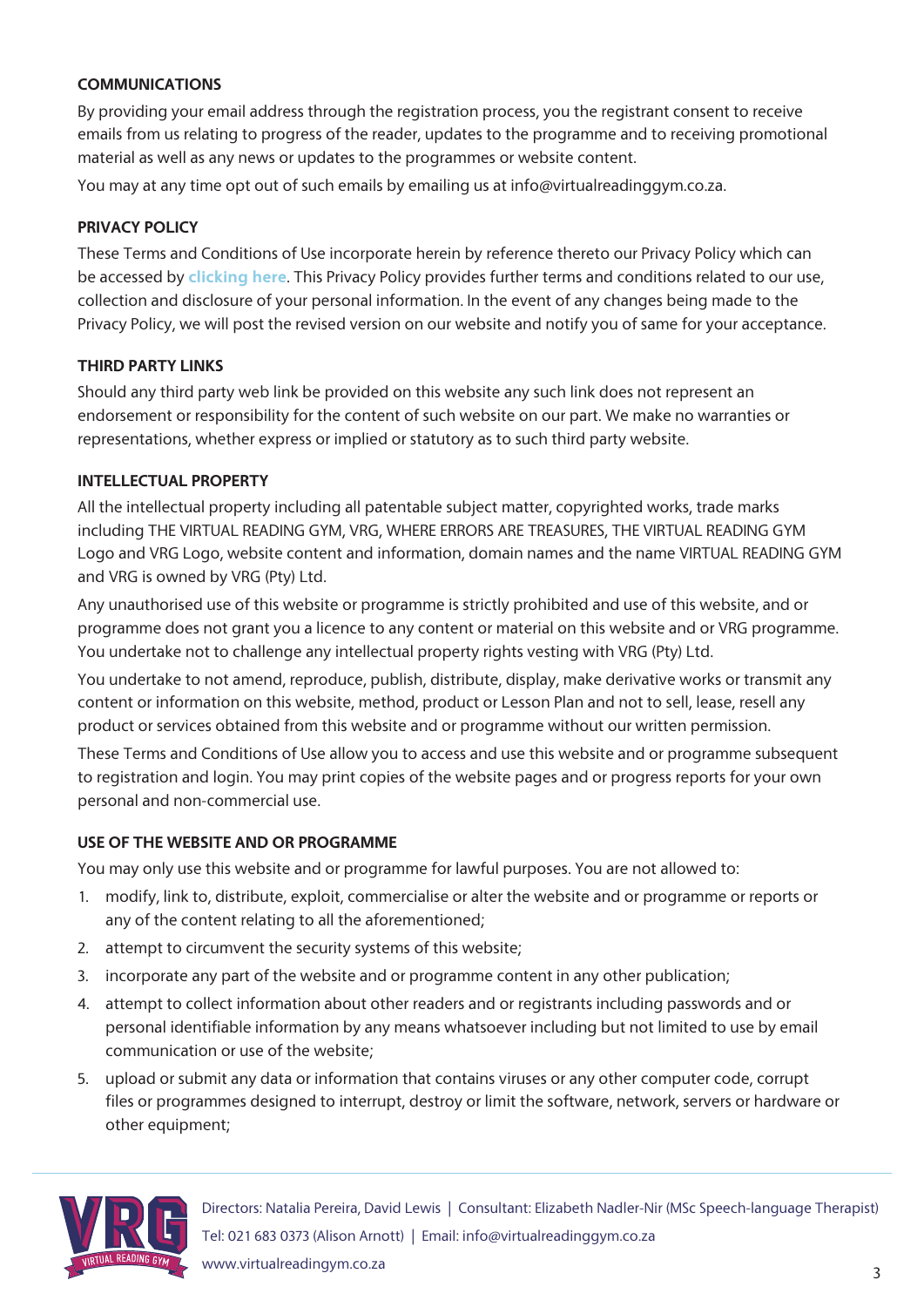- 6. attempt to gain access to this website in a fraudulent manner;
- 7. perform any act which may not be considered fair use;
- 8. Use this website and or programme in such a way as to offend or interfere with the use of the product or the use by another user, registrant and or reader of this website and or programme.

#### **DISCLAIMERS**

The use of this website and or the programme is at your own risk and on an "as is" basis without warranties or representations of any kind.

We shall not be liable for any loss, liability, expense, claim, penalty or damage suffered due to the use of other websites to which a link is provided on our website.

We shall not be liable for unavailability, interruption, downtime, malfunction, or failure of this website for any reason whatsoever.

#### **LIMITATION OF LIABILITY**

VRG (Pty) Ltd will be under no obligation whatsoever, nor be responsible to you for any expense, loss, damages or injury of any kind to person or property (including, without limitation, any loss of profit or consequential damages) howsoever sustained or suffered by you, or any third party, arising or incurred in connection with the use of this website and or programme by yourself.

To the fullest extent permitted by law, in the event that any or all of the limitations of our liability in terms of these Terms and Conditions of Use and Privacy Policy are found to be unenforceable or invalid by a competent South African court or authority, our cumulative liability to you will not exceed R15000 (fifteen thousand rand) per registrant under any circumstances whatsoever.

#### **APPLICABLE LAW**

These terms and conditions shall be governed in accordance with the laws of the Republic of South Africa. The user or registrant is deemed to hereby consent to the exclusive jurisdiction of the courts of South Africa in respect of any disputes arising out of or in connection with the Terms and Conditions of the website, programme for specific registrants or any further terms and conditions referenced on this website or programme or any matter related to or in connection herewith.

#### **GENERAL**

All correspondence relating to this website should be addressed to info@virtualreadinggym.co.za. For further information, please contact us at info@virtualreadinggym.co.za.

For complaints, please contact us at info@virtualreadinggym.co.za.

**In addition to the above General Terms and Conditions please read through the Specific Terms and Conditions applicable to you below - Parents, Professionals, Schools or Organisations.**

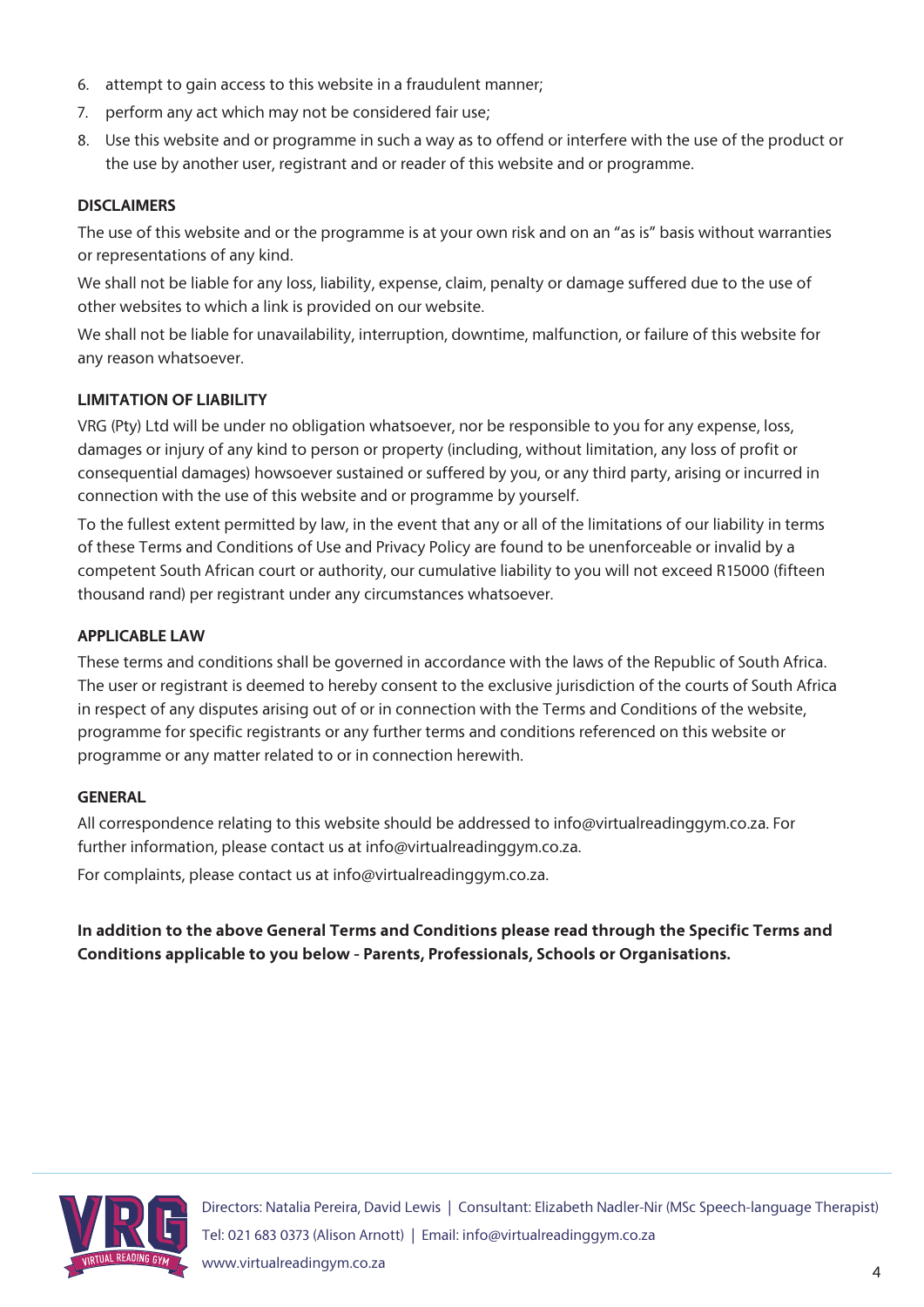# SPECIFIC TERMS AND CONDITIONS FOR PARENTS/GUARDIANS USING VRG AT HOME

- 1. Readers need to have at least an early grade 2 reading ability.
- 2. The Parent/Guardian and reader will use the programme on the understanding that VRG is continually being improved upon and developed, for example :
	- a. word definitions of a dictionary is ongoing without impacting the functioning of the programme;
	- b. use of instructional videos for parents is being tested, and any feedback is welcome.
- 3. VRG is a patented product in South Africa. All Intellectual Property pertaining to the programme including, trade marks, patents, copyright and know-how belong to and is the property of VRG and no part thereof may be copied or reproduced for any reason whatsoever without the express written permission of a duly represented director of the company.

#### **4. The Parent/Guardian and VRG undertakes the following:**

- a. The Parent/Guardian shall not disclose nor make any use whatsoever of information and data relating to the product except for the purpose of assessing the reading intervention of the reader involved in the programme.
- b. VRG will keep the identity of the reader confidential and will not reveal same to any third party.
- c. The Parent/Guardian and reader agree that VRG may use data relating to the readers age and progress to a third party and for research and development purposes.

#### **5. Requirements and Best Practice Notes:**

The Parent/Guardian must follow the requirements and as far as possible take note of and follow the best practice rules set out below to obtain the best possible benefit for the reader

#### **a. To access VRG:**

Type address into a current browser, NOT GOOGLE!

Make sure reader has at least a basic grade 2 reading ability

#### **b. How to use it:**

Don't do more than 2 to 3 sessions of 20 to 30 minutes per week. Encourage repeated reading for the reader.

For use on Tablets, iPads, Laptops, Desktops.

Parent/Guardian or reading partner must carefully read through the website, watch the instructional videos prior to and during use of the programme for guidance. Use for at least 6 months use.

#### **c. Must have:**

Internet access Current browser e.g. Chrome, Firefox Access to sound Access to YouTube

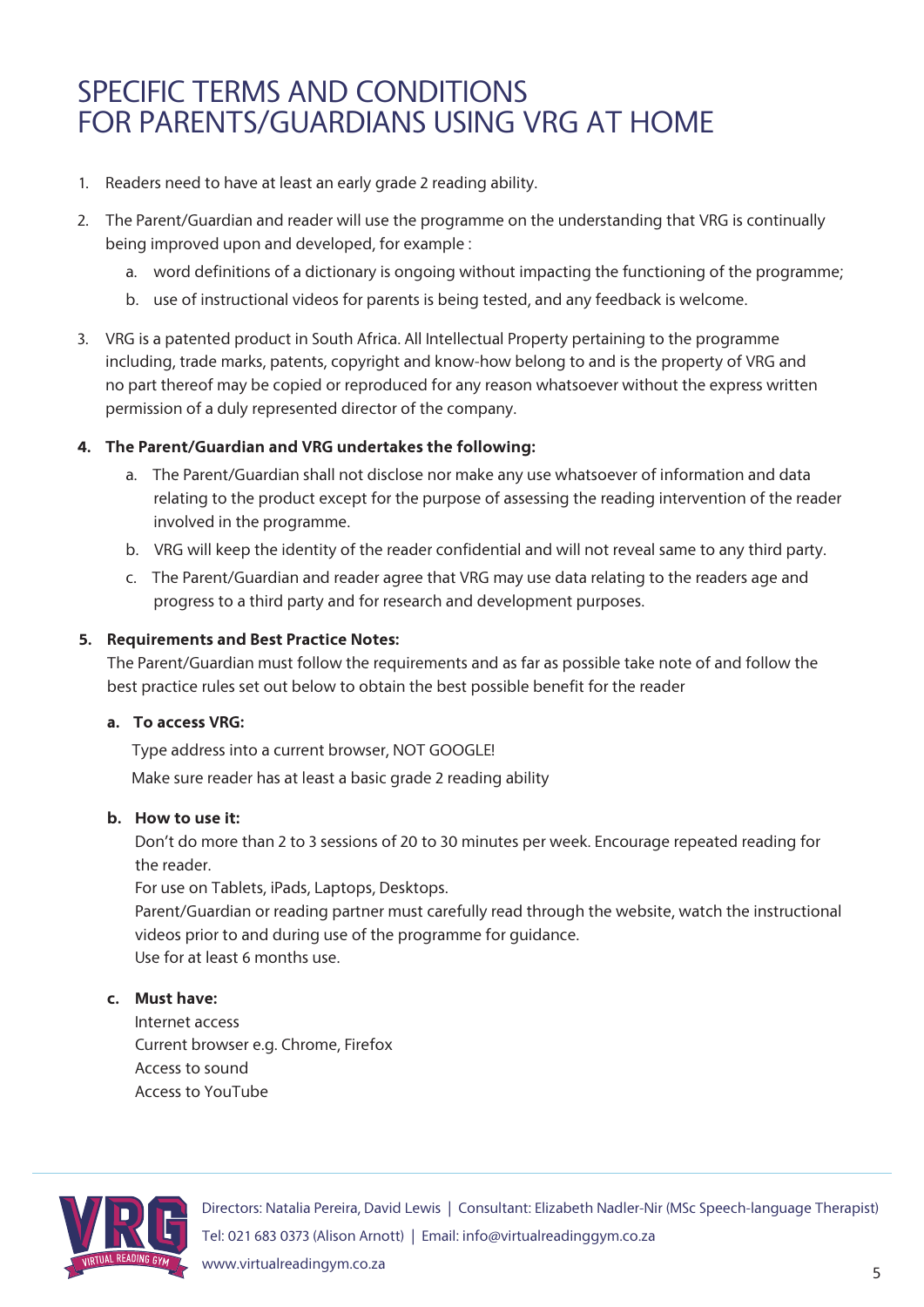- 6. Please note that the month will commence on the day on which we activate your account subsequent to receipt by VRG of the registration form and proof of payment. By way of example, if a three month subscription is activated on 8 August 2017 it will run up to and including 8 November 2017.
- 7. If while using the programme as per your indicated term you wish to extend by a further 3 month period please provide us with notice to extend two weeks prior to expiration of the account as well as the proof of payment to extend by a further three months. Send this information to info@ virtualreadinggym.co.za.
- 8. VRG will upon receipt of proof of payment activate the relevant accounts for use.
- 9. Payment is to be made into VRG's bank account, the details of which will be provided.
- 10. Proof of payment is to be sent to Alison Arnott at info@virtualreadinggym.co.za
- 11. All questions and feedback can be addressed to info@virtualreadinggym.co.za

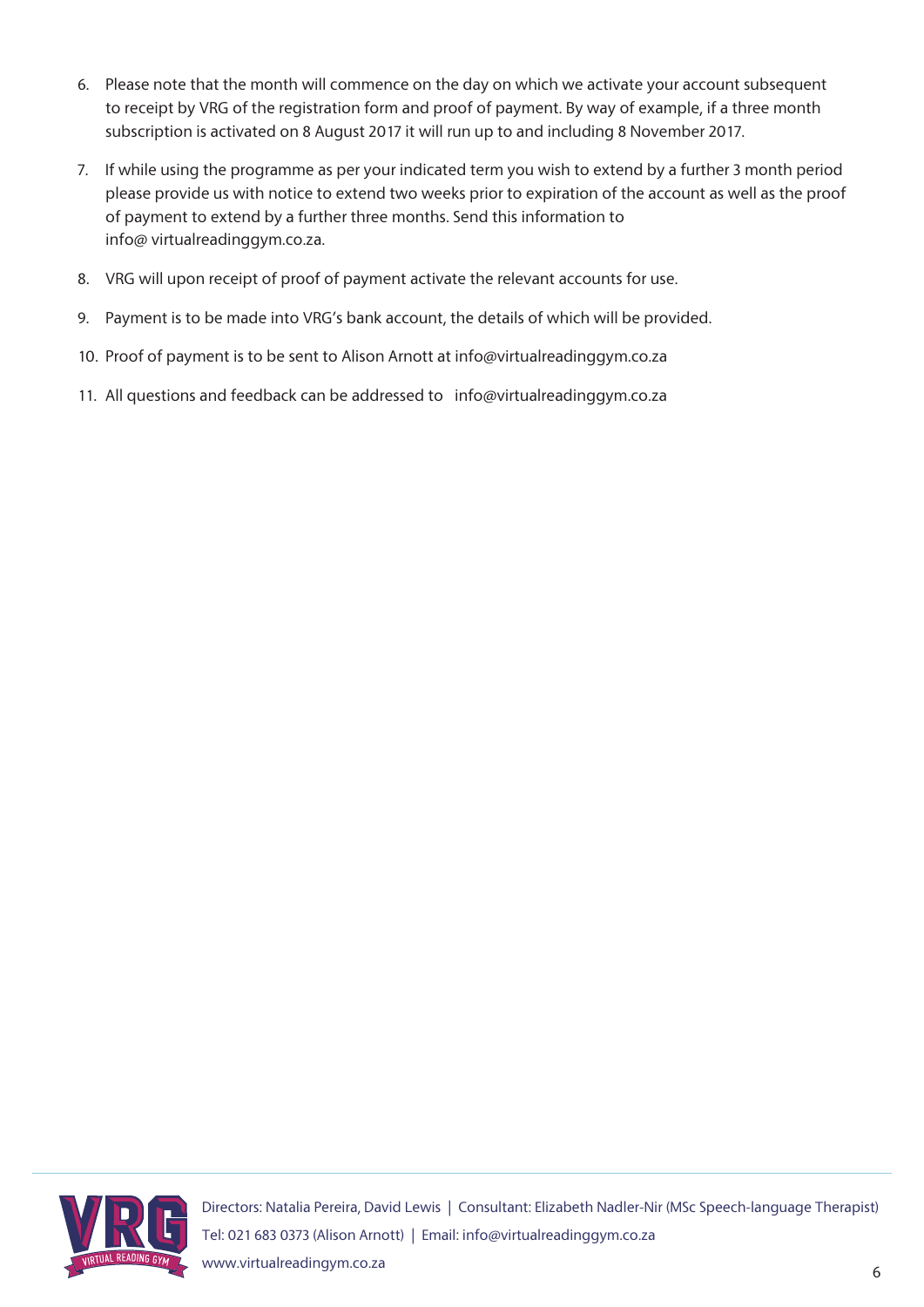# SPECIFIC TERMS AND CONDITIONS FOR SCHOOLS, THERAPISTS AND ORGANISATIONS

- 1. Readers need to have at least an early grade 2 reading ability.
- 2. The School/Organisation/Therapist or Therapist Practice and its selected reading partners will use the programme on the understanding that VRG is continually being improved upon and developed, for example :
	- a. word definitions of a dictionary is ongoing without impacting the functioning of the programme;
	- b. use of instructional videos is being tested, and any feedback is welcome.
- 3. 3. VRG is a patented product in South Africa. All Intellectual Property pertaining to the programme including, trade marks, patents, copyright and know-how belong to and is the property of VRG and no part thereof may be copied or reproduced for any reason whatsoever without the express written permission of a duly represented director of the company.

#### 4. **The School, Organisation or Therapist/Therapy Practice and VRG undertakes the following:**

- a. The School/Organisation/ Therapist or Therapist Practice shall not disclose nor make any use whatsoever of information and data relating to the product except for the purpose of assessing the reading intervention of the reader/s involved in the programme.
- b. VRG will keep the identity of the reader/s confidential and will not reveal same to any third party.
- c. The School/Organisation/Therapist or Therapist Practice agree that VRG may use data relating to the readers age and progress to a third party and for research and development purposes.

#### 5. **Requirements and Best Practice Notes:**

The School/Organisation/Therapist or Therapist Practice and their selected reading mentors must follow the requirements and as far as possible take note of and follow the best practice rules set out below to obtain the best possible benefit for the reader.

#### **a. To access VRG:**

Type address into a current browser, NOT GOOGLE! Make sure reader has at least a basic grade 2 reading ability

#### **b. How to use it:**

Don't do more than 2 to 3 sessions of 20 to 30 minutes per week. Encourage repeated reading for the reader.

For use on Tablets, iPads, Laptops, Desktops.

School/ Organisation/Therapist or Therapist Practice and their selected reading partners must carefully read through the website, watch the instructional videos prior to and during use of the programme for guidance.

Use for at least 6 months.

#### **c. Must have:**

Internet access Current browser e.g. Chrome, Firefox Access to sound Access to YouTube